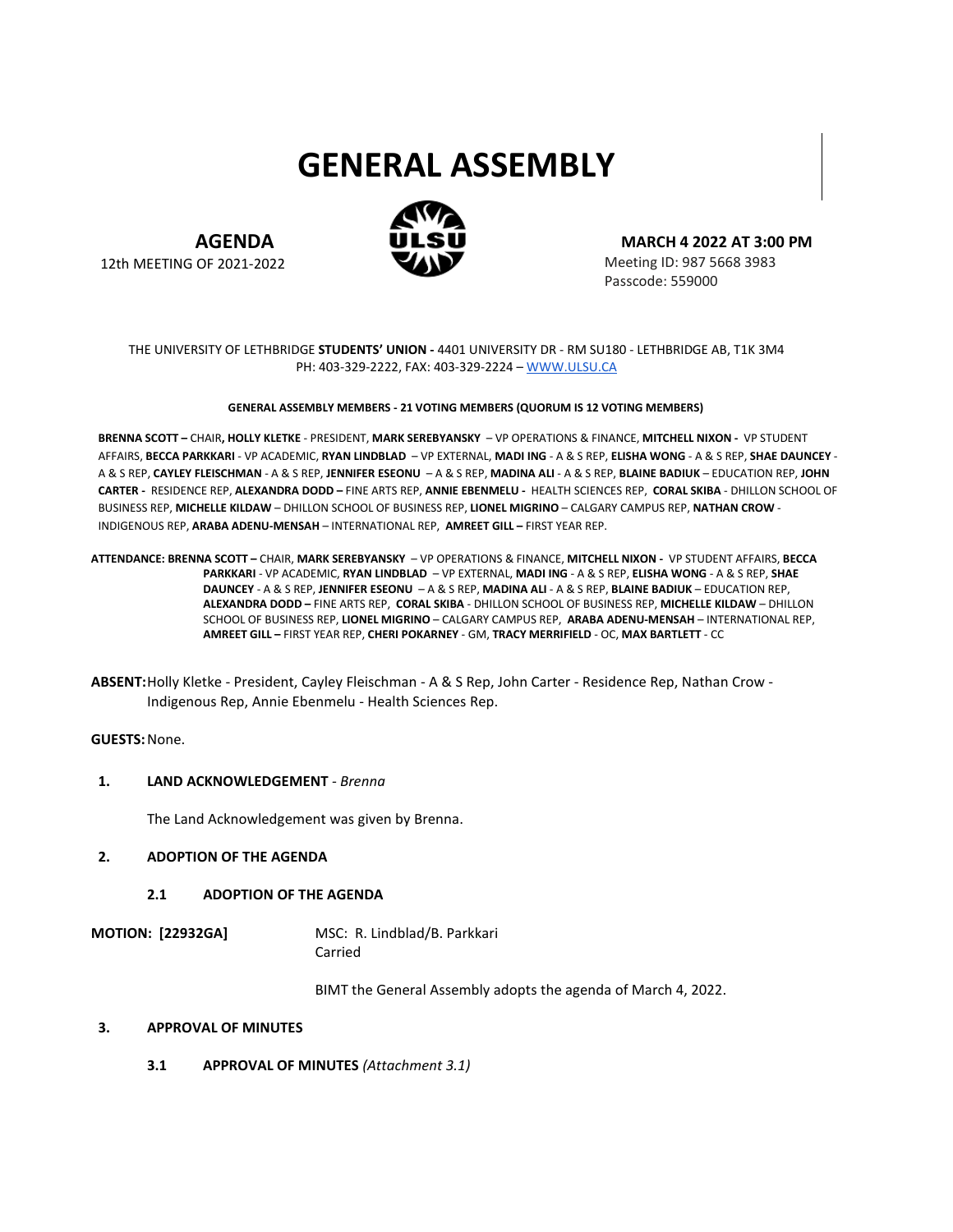Students' Union **GENERAL ASSEMBLY** 12th Meeting Agenda of March 4-2022 Page 2

#### **MOTION: [22933GA]** MSC: M. Serebryansky/ M. Ing Carried

BIMT the General Assembly approve the minutes of January 28

#### **4. CHAIR REMARKS** *- Brenna*

My heart goes out to everyone, I'm sure it's been an anxious time with the faculty strike. I hope it gets resolved for you very soon. Spring is on the way and hopefully the end of the strike is just around the corner.

# **5. PRESENTATIONS TO COUNCIL**

None at this time.

#### **6. REPORTS**

Please read each report as posted on the ULSU website. Reports are due by the 5<sup>th</sup> business day of each month.

#### **6.1 VP OPERATIONS & FINANCE** *– Mark*

- Working on strike response all week.
- I've been handling a lot of business updates, such as drugsmart. Business and finance check-in with Cheri and Denis this week.
- I've been helping out with LCB and working on the budget for it. There will be a mailbox ballot next week to approve the budget.
- Worked on the Greek Life plebiscite.
- Executive Accountability meeting with Cayley.
- Created an executive credit card receipt submission form.

# **6.2 VP STUDENT AFFAIRS** *– Mitch*

- It's been busy with the strike going on.
- Students have been reaching out to me through discord with questions about the strike.
- Attended a LCB meeting this week. We have moved the event to April 30th because we don't know what day will actually be the last day of classes due to the strike. We are still booking the talent for the event, and the budget should be prepared for next week.
- I had a few committee meetings this week.
- DHI meeting.
- Transition meeting, unfortunately we didn't meet quorum so we will reschedule for another day.
- Trying to get ahead on preparing transition materials for the next VPSA. Working on setting up the transition weekend.

#### **6.3 VP ACADEMIC** *– Becca*

- Strategic Planning Committee.
- Special meeting of the GA.
- Sexual Violence Committee meetings.
- EC meetings.
- Greek Life meetings.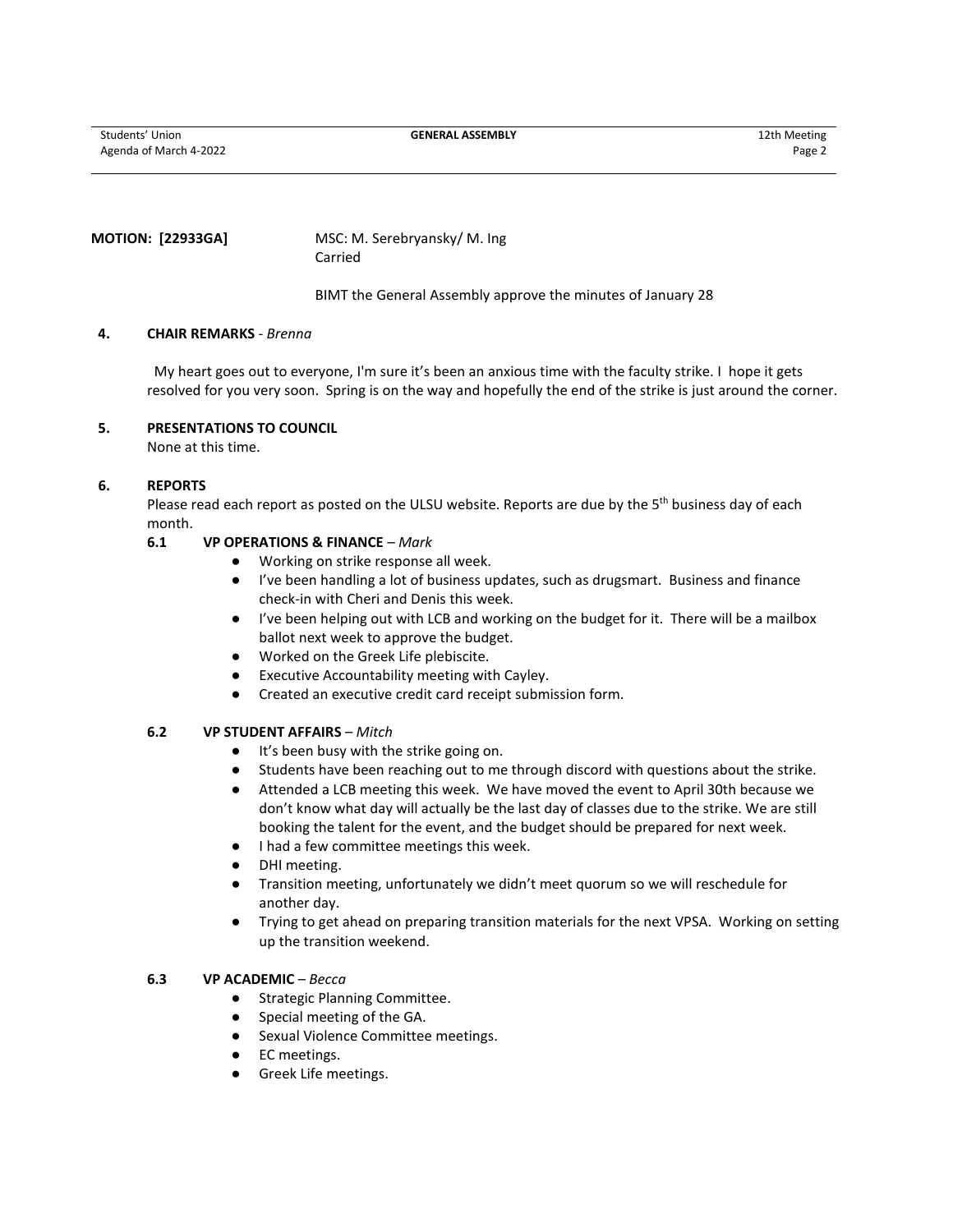- Met with Gage Desteur the VP Academic election candidate.
- Met with Mayor Hyggen for a meet-and-greet. Received an invitation to the Economic Development Committee for lethbridge.
- Attended a demo from Tangle Media regarding our website.
- Met with various members of admin regarding the strike response and contingency plans. If you have any questions or have received questions from students, you're welcome to direct them to me.
- Working on the strike contingency info for social media.
- Attended the election town halls. A big thank you to Max and Cheri for doing such a good job during the town halls.
- Attended the transition meeting.
- Attended the BOG sit-in.
- Joining Campus Labour meeting with ULFA and the GSA.
- Met with Jamie from the Student Success Centre.
- Procrastination Awareness Week is next week. A lot of institutions throughout Canada are putting on events through the week to help students with procrastination issues.
- Working on transition documents for my successor including future projects.
- Currently working with Lethbridge Family Services on mental health initiatives.
- My Slack email is available if you want to reach out to me, and my door is always open now that we are back in the office.
- **6.4 VP EXTERNAL** *– Ryan*
	- The Provincial Budget was released. I posted a budget response on our social media. Our operation grant was cut by \$4.8 million dollars. With the latest cuts there has been a budget cut of over 21% over the last few years.
	- We're getting close to the year-end, so I've been working on transition documents.
	- Creating a run-down of my experience of dealing with the past two years of cuts, so my successor will have a better idea of what is happening provincially.
	- Meeting with the Lethbridge Mayor.
	- Meeting with Economic Development Lethbridge next week.
	- Greek Life meetings.
	- Attended the town halls.
	- I've had a lot of meetings with other student leaders about the budget.
	- CAUS is planning a solidarity rally with demos taking place in Edmonton, Calgary, and Lethbridge this month.

# **6.5 PRESIDENT** *– Holly - (Holly was absent but submitted a written report)*

- Hello everyone. I would like to apologize for my absence from this meeting, as tomorrow I get my wisdom teeth removed.
- Below is an outline of the work that I've been doing since I last gave a verbal report on February 11th.
- Attended CASA Supercon/Advocacy week opening plenary, training sessions.
- Met with Mayor Hyggen to discuss student issues and institutional budget support.
- Deliverables: The Mayor invited us to attend an upcoming Economic Development Lethbridge meeting. Asked for financial support for preventing sexual violence initiatives, the Mayor's office will keep us in mind for any funding that may become available.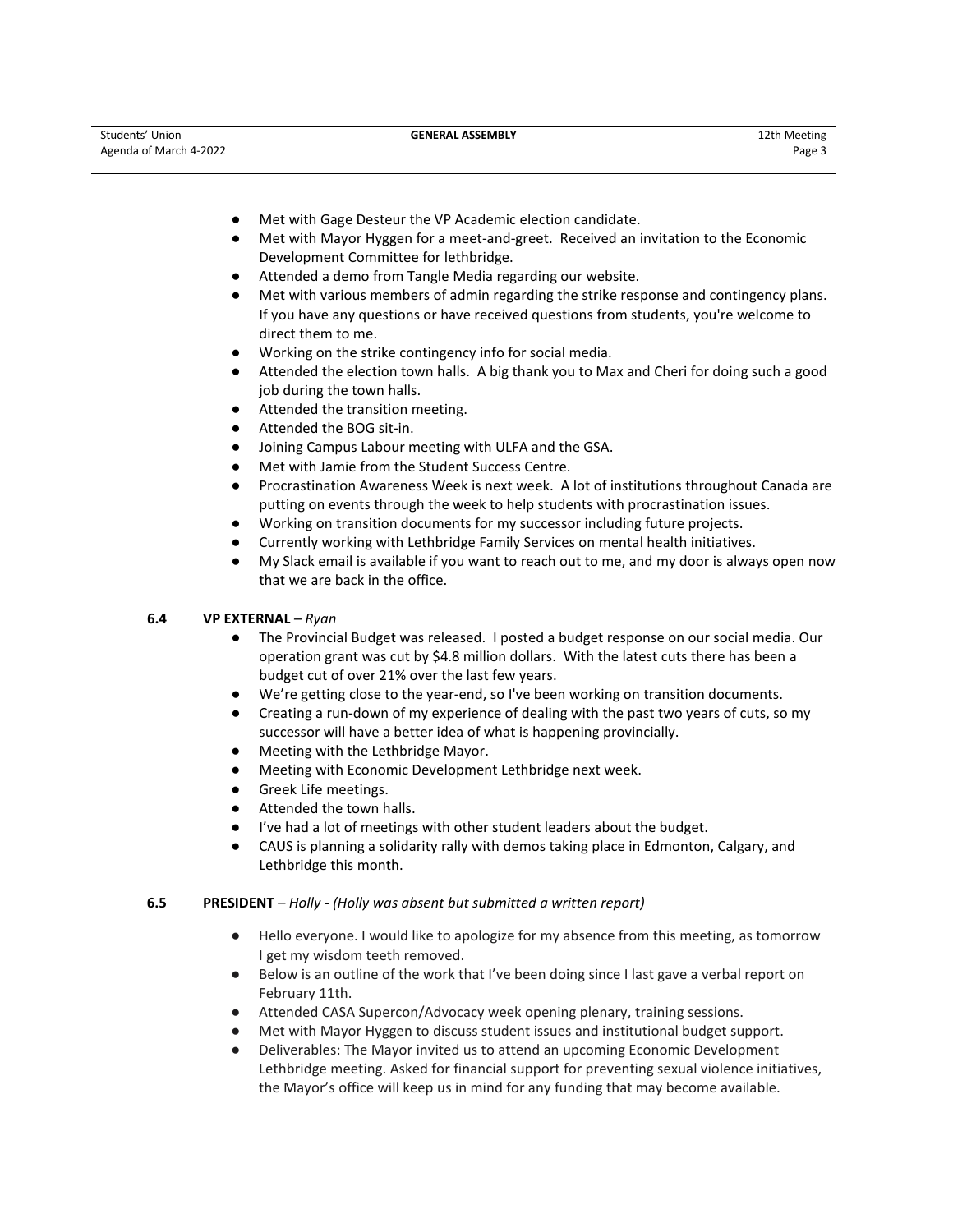- CASA Advocacy Meetings: MP Kody Blois was receptive to our advocacy asks, mainly those that did not require financial support, as the federal budget does not have a lot of room (in his words). He mentioned the following about strikes (unprompted by any of the students in the room): that faculty associations have to recognize the financial challenges that Covid has imposed on institutions.
- UNICAN President Paul Davidson: Very nice individual. Not a politician so no stake in our asks. Was receptive and had insightful advice about our advocacy points. In agreement with all student issues we addressed.
- Minister Lawrence MacAulay: Very nice man. In agreement with all of our advocacy asks, but didn't seem like he'd be the one to drive it forward, which is okay.
- 1 on 1's with EC and GA.
- Demo from Tangle Media for website.
- Weekly management meeting with Cheri and Mark.
- **Strategic Planning Meeting.**
- Discussed and delegated action plan.
- Meeting with Nancy Walker, Erasmus Okine and Mike Mahon.
- Asked about and advocated for our remediation plans, not a lot of clear answers but they expressed eagerness to keep lines of communications open.
- Board Sit-in. I would like to express my gratitude and utmost pride for having Mark by my side as the other BoG student representative. He is a wonderful speech writer and delivered our speech so well, (especially at the 11th hour when I found myself unable to deliver it) and I could not have asked for a better teammate.
- The Board sit-in was successful. It was disappointing to see the way that some students acted, and it was a disappointing day to represent students in this way, but I think it did a lot for student knowledge of Board governance.
- Board Meeting The rest of the Board meeting was enlightening, I cannot say much as most items were discussed in closed sessions, but Mark and I will continue to advocate for students at every opportunity we can.
- Media Interviews I've been doing media interviews and ensuring that my messaging is in keeping with the position statement that we approved.
- **EC Meeting.**
- GA Meeting to approve plebiscite and referendum questions. Worked on preparing those questions.
- Budget presentation with Nancy Walker, Erasmus Okine, and Carrie Takeyasu.
- Weekly meeting with Kathleen Massey. GREAT NEWS: She is bringing forward a fully formed proposal for required SV training for all students to the Dean's council in March. She has consulted with all university departments, as well as community stakeholders, to bring forward this proposal and I am beyond ecstatic that she is bringing our advocacy forward. She continues to work on remediation plans but things are still very unclear and we will continue to seek clarity.
- Finished SV Advocacy report.
- Met with Delta Eta Iota. Discussed our summary report and their summary report.
- Met with Kappa Sigma. Discussed changes to their bylaws.
- LRC Meeting to discuss Greek Life.
- Meeting to discuss LCB plans.
- Joint Campus Labour Council Meeting. Assured ULFA, ULGA, AUPE and GSA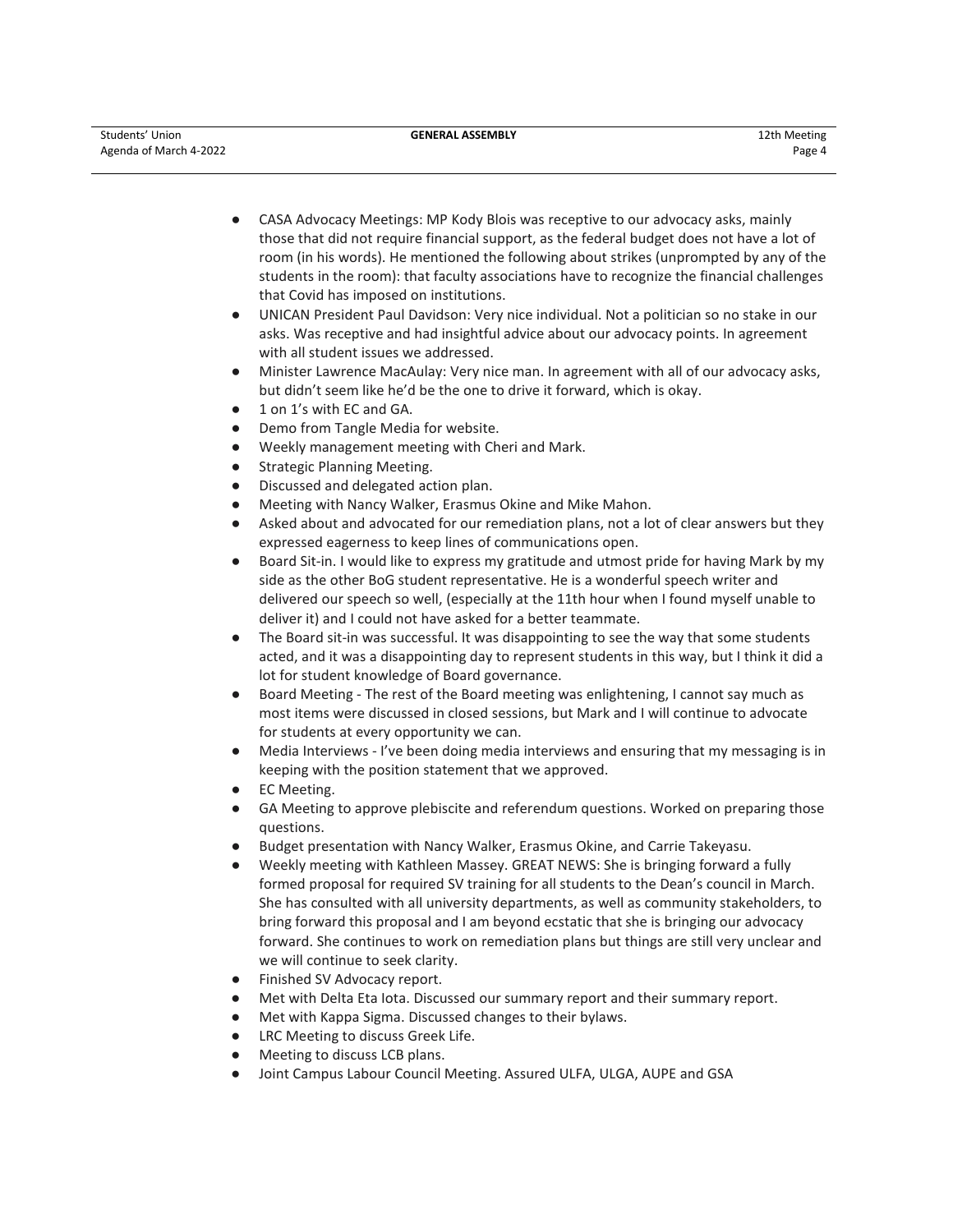representatives that the Students' Union will continue to support students, and support their autonomy to demonstrate. Illustrated in no uncertain terms that the ULSU has been actively blocked and shut out by fringe and unrecognized strike support groups, and thus is unable to receive warning on actions that they take. Nonetheless, we will continue to be a resource for students.

- One on One with Mike Mahon. He expressed that the Board negotiating team wants to get back to the table this week. That did not happen. Asked him about limits on course hours to receive credit, he said that they are determined to finish the semester.
- Food for thought committee meeting.
- Continued to work on the Strike action plan.
- Responded to all emails regarding the strike.
- Attended CAUS Office Hours.
- For those who are running in elections this week, best of luck!

# **6.6 ARTS & SCIENCE -** *Cayley, Shae, Elisha, Madi, Jennifer or Madina*

● Madina, Madi, Amreet all met with Mark Slomp from Student Services regarding suicide prevention.

# **6.7 DSOB** - *Michelle, Coral*

- We're finding it difficult to complete hours due to the strike happening right now.
- Working on transition committee.

# **6.8 FINE ARTS** – *Alexandra*

- Not too much to update due to the strike. I'm also finding it difficult to make my monthly hours.
- Attended the GA and GFC meetings.
- There is a lot of misinformation out there regarding faculty restructuring and the strike, and I'm doing my best to answer student's questions.

# **6.9 INTERNATIONAL** – *Araba*

- It's difficult to make hours due to the strike.
- Attended my regular meetings.
- Students have been reaching out to me regarding their anxieties about the strike.

# **6.10 RESIDENCE** – *John*

John Carter was absent.

# **6.11 CALGARY CAMPUS** – *Lionel*

- Attended the sit-in Board of Governors meeting.
- Attend a Joint-Labour Committee meeting
- Involved with Calgary Students Alliance, and attending my first CSA meeting.
- Joined two committees:
	- Transit Reform.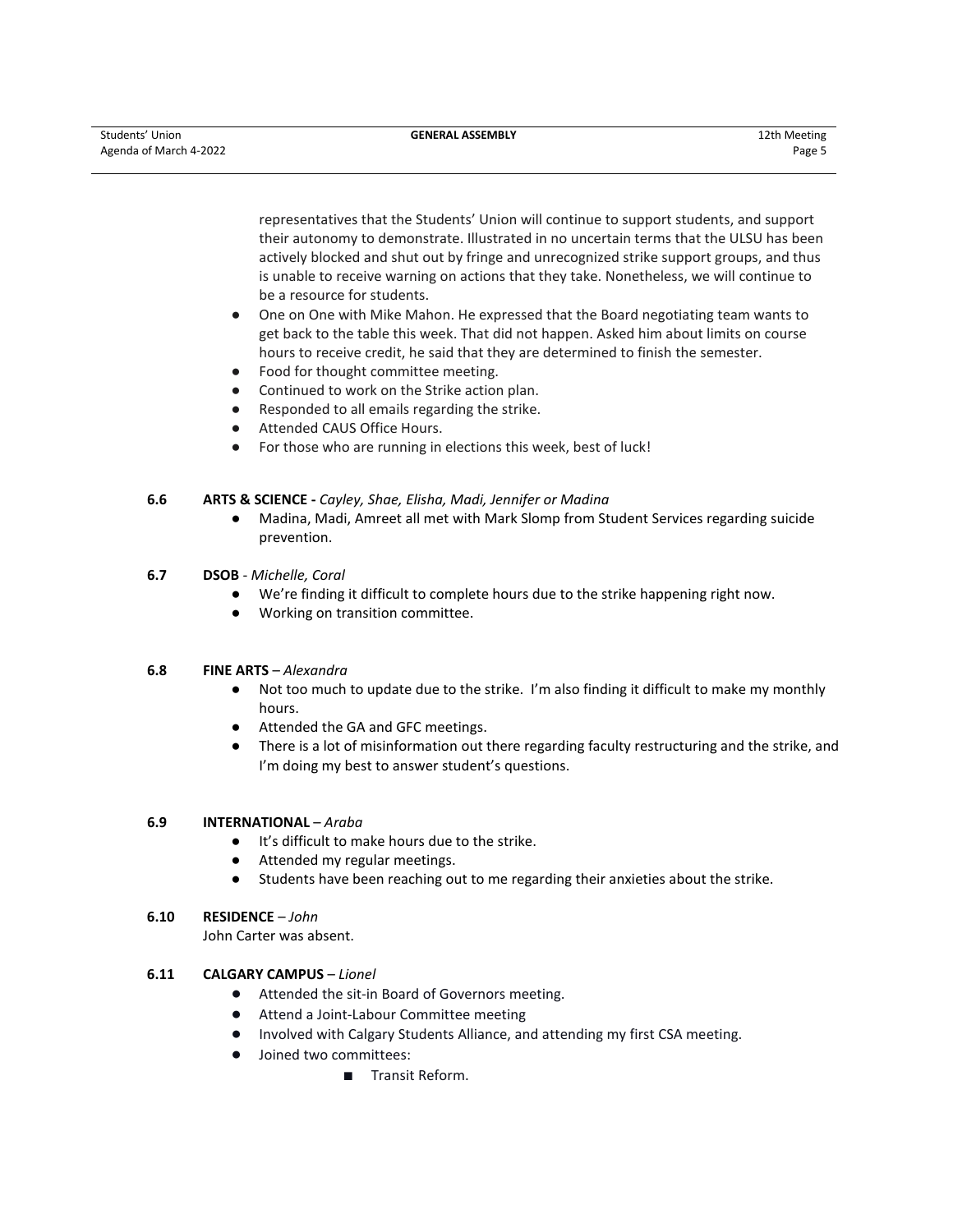■ EDI- Co-chairing with BVC.

## **6.12 INDIGENOUS** – *Nathan (Nathan was absent but sent a written report)*

- Daily and Weekly Social Media Updates.
- Indigenous Relations Committee.
- Inclusive Practices Committee.
- Indigenous Awareness Week Event Planning.
- Indigenous Cultural Centre Operations & Planning Retreat.
- Community Futures Treaty Seven Employment Symposium.
- In-person Elder Session/Blessings.
- Iniskim Governance Process.
- General Assembly February Meeting.

# **6.13 EDUCATION** – *Blaine*

- I attended my usual committee meetings.
- Meeting with the Dean of Education.
- All PSIII students will be continuing with business as usual and sessions will end as initially scheduled.
- Attended the BOG sit-in.
- EUS is currently in the process of election nominations.
- Doing an update to our members regarding funding.
- We may be performing a survey to our club members.
- I may be trying to plan a few EUS events before the semester is over.

# **6.14 HEALTH SCIENCES** – *Annie*

Annie was absent.

# **6.15 1ST YEAR STUDENT** – *Amreet*

- Attended the BOG sit-in.
- Budgeting meeting with Nancy Walker.
- Attended a suicide prevention meeting with Mark Slomp from Student Services.
- Health Centre meeting.

#### **7. ITEMS FOR INFORMATION**

#### **7.1 JOB ACTION UPDATE -** *Mark*

| <b>MOTION: [22934GA]</b> | MOVE IN-CAMERA<br>MSC: M. Serebryansky/R. Lindblad<br>Carried |
|--------------------------|---------------------------------------------------------------|
|                          | BIMT the General Assembly move in-camera.                     |
| <b>MOTION: [22935GA]</b> | MOVE EX-CAMERA                                                |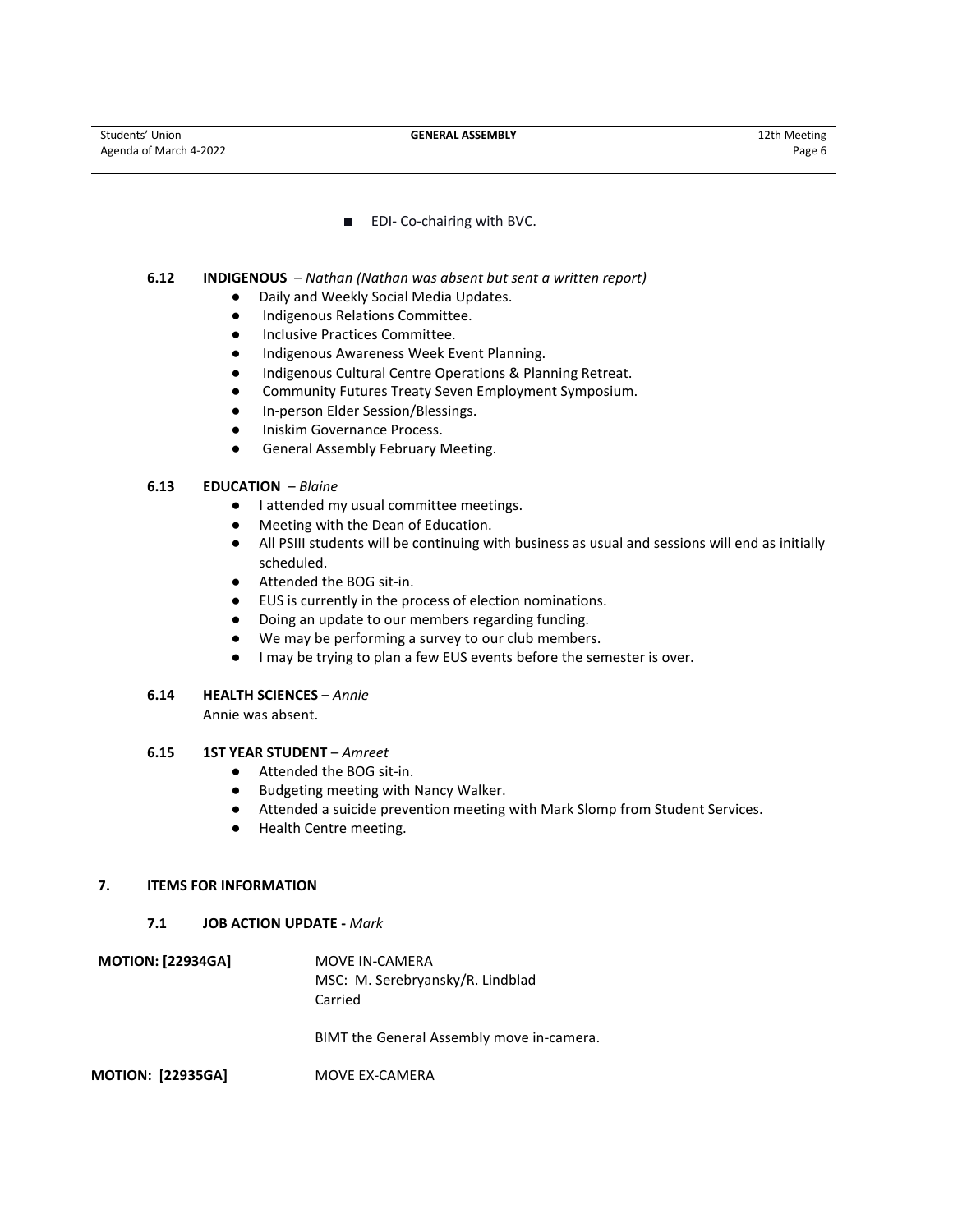MSC: R. Lindblad/Shae Dauncey Carried

BIMT the General Assembly move ex-camera.

# **8. ITEMS FOR ACTION: CLUBS, GROUPS, AND INDIVIDUALS**

#### **8.1 MONEY TRANSFER - KAPPA BETA GAMMA**

**MOTION: [22936GA]** MSC: M. Serebryansky/R. Lindblad Carried

> BIMT the General Assembly approve a transfer of funds of \$11,575.29 to Kappa Beta Gamma. Monies to come from our BMO Operating Account.

KBG used to be in centralized club banking with BMO like the rest of our clubs. Last semester they proposed that they would like to change banks to be aligned with their national organization and the General Assembly voted in favour of this action. They had a residual balance in their club account at BMO so we agreed to write them a check for that amount and then transfer the funds from their account directly into the SU Operating Account. These funds are solely belonging to KBG, and this will not affect our accounting because it's considered a wash. It's money in-and-out on our books. We just thought that since it was a large sum of monies, that we wanted the transaction noted in our GA minutes

## **9. ITEMS FOR ACTION: ULSU BUSINESS**

| <b>MOTION: [22937GA]</b> | MOVE IN-CAMERA<br>MSC: M. Serebryansky/R. Lindblad<br>Carried |
|--------------------------|---------------------------------------------------------------|
|                          | BIMT the General Assembly move in-camera.                     |
| <b>MOTION: [22938GA]</b> | MOVE EX-CAMERA<br>MSC: R. Lindblad/B. Parkkari<br>Carried     |
|                          | BIMT the General Assembly move ex-camera.                     |